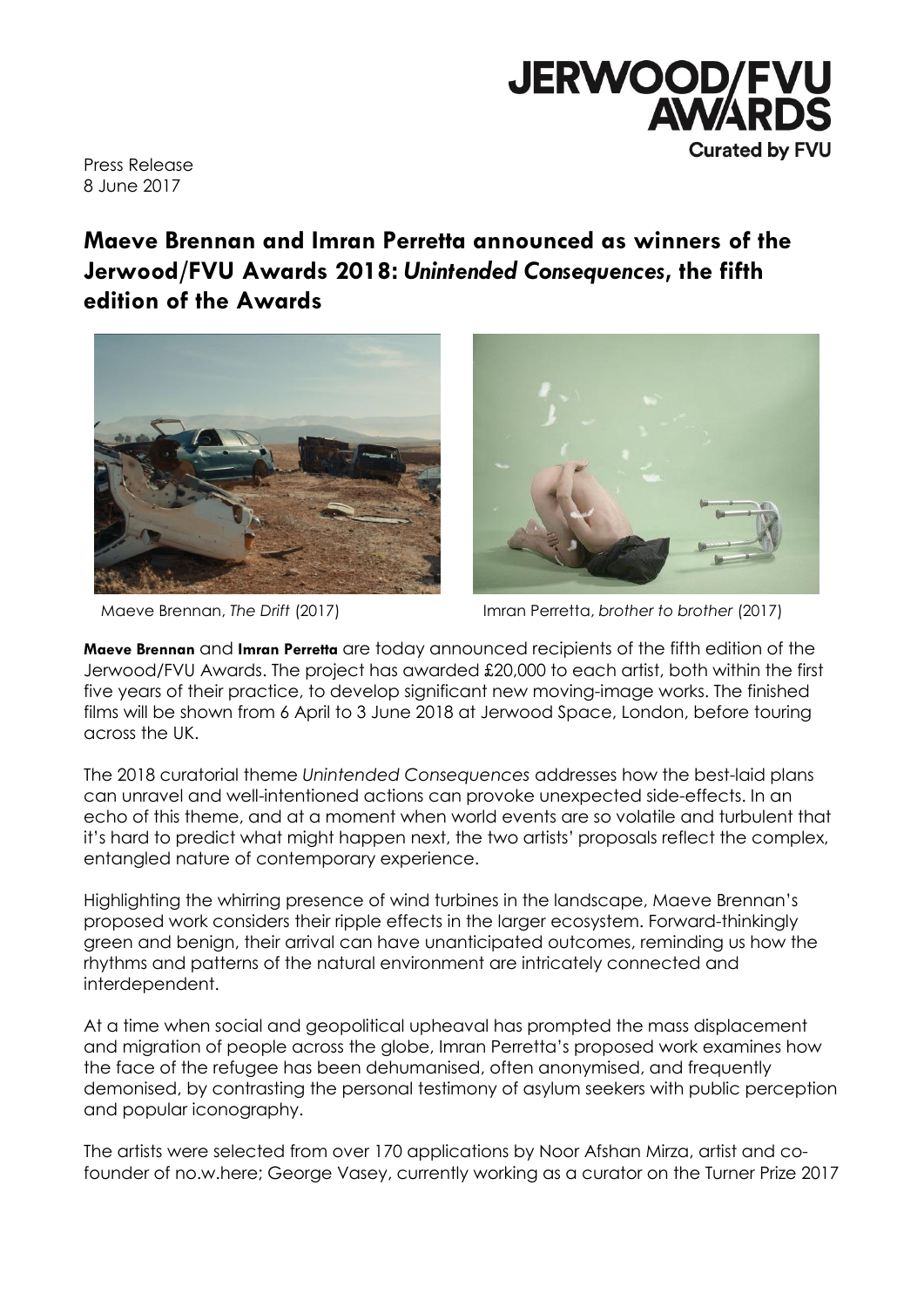and curatorial fellow at Newcastle University; Steven Bode, Director, FVU; and Sarah Williams, Head of Programme, Jerwood Visual Arts.

George Vasey comments:

"I was amazed at the quality and breadth of great applicants for this year's Jerwood/FVU Awards and it was a very difficult decision to shortlist from the many applications. Maeve Brennan and Imran Perretta's proposals felt rigorous, considered and prescient. Both these artists make serious art for serious times, and I'm hugely excited to see what they can do with the money and support from FVU and Jerwood Charitable Foundation at a formative moment in their careers."

# Steven Bode adds:

"The shortlist for this year's Jerwood/FVU Awards was the strongest yet - a reflection of the depth of talent in this country, and of the continuing interest in the moving image. We look forward to working closely with Maeve Brennan and Imran Perretta over the coming months."

Over the past four editions the Jerwood/FVU Awards have provided a significant platform for its selected artists, with many of the recipients gaining further critical recognition following their exhibitions at Jerwood Space. 2013 winner Ed Atkins had his first solo exhibition at MoMA, New York, that same year, and has gone on to exhibit at Serpentine Gallery and Kunsthalle Zurich. 2015 winner Marianna Simnett has also exhibited at Serpentine Gallery and Seventeen, New York, and has been included in group shows at CAC, Shanghai; Connecting Spaces, Hong Kong; and CCA, Glasgow. 2017 winner Lawrence Lek participated in group shows at Ullens Centre for Contemporary Art, Beijing; HyperPavilion, Venice; Hull UK City of Culture and Art Night, London (forthcoming).

## **The two new commissions will be exhibited at Jerwood Space 6 April – 3 June 2018. More information can be found at JerwoodFVUawards.com #JerwoodFVUawards**

**- Ends -**

For further information on the Jerwood/FVU Awards, please contact Sara.Kietzmann@fourcolmangetty.com | 020 3697 4243 Truda.Spruyt@fourcolmangetty.com | 020 3697 4248

## **Notes to Editors**

#### **Project credit**

The Jerwood/FVU Awards are a collaboration between Jerwood Charitable Foundation and Film and Video Umbrella, in association with University of East London. FVU is supported by Arts Council England.

#### **Social Media**

@FilmVidUmbrella @JerwoodJVA #JerwoodFVUawards

**Press images** Please click here: [www.dropbox.com/sh/ydsjmc3dr3fm1sj/AAAqjFs](http://www.dropbox.com/sh/ydsjmc3dr3fm1sj/AAAqjFs-mrlQxVLJIVgQf7roa?dl=0)[mrlQxVLJIVgQf7roa?dl=0](http://www.dropbox.com/sh/ydsjmc3dr3fm1sj/AAAqjFs-mrlQxVLJIVgQf7roa?dl=0)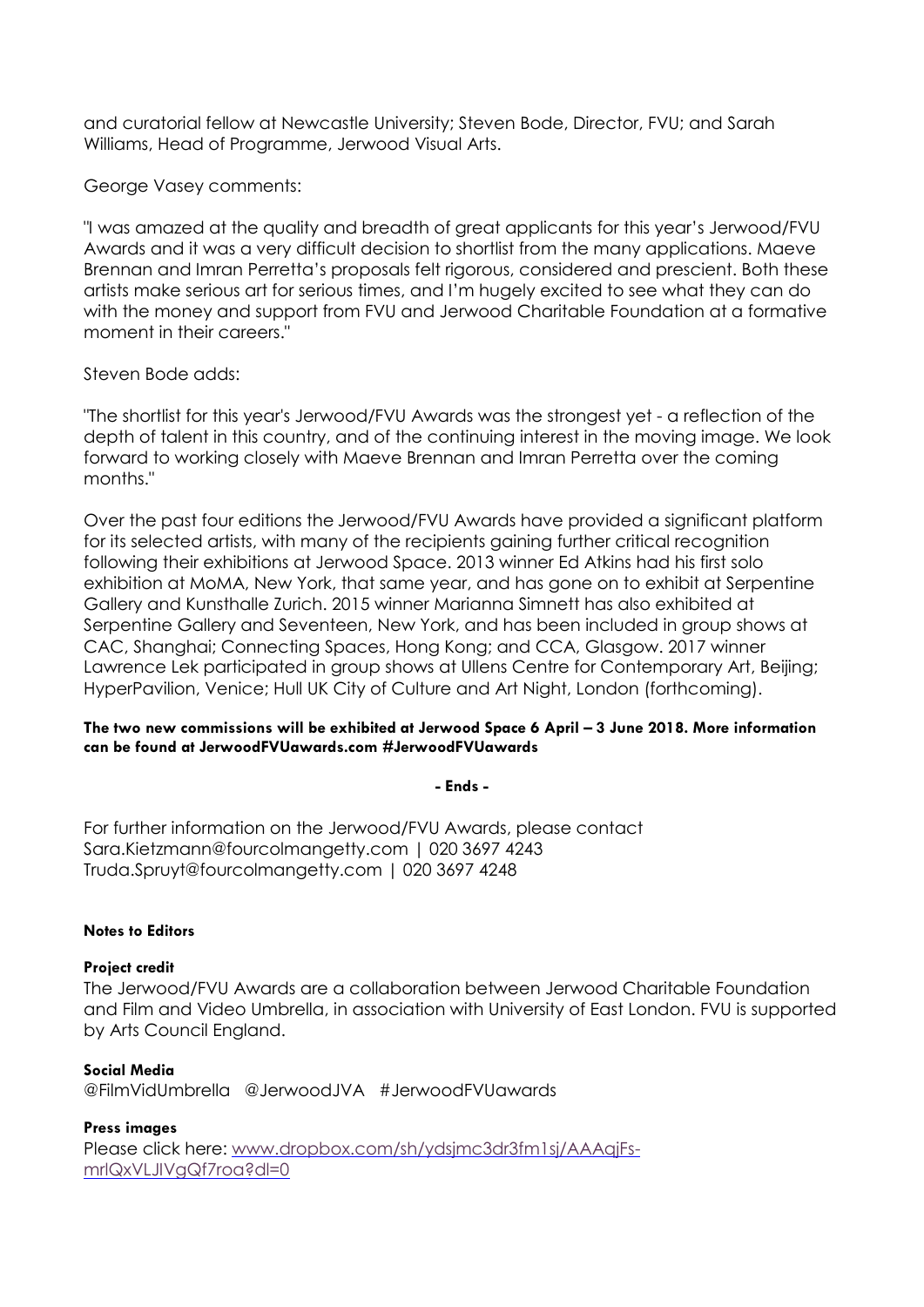## **Image captions**

Maeve Brennan, *The Drift*, 2017 (HD video still). Produced by Chisenhale Gallery, London and Spike Island, Bristol. Commissioned by Chisenhale Gallery; Spike Island; The Whitworth, The University of Manchester; and Lismore Castle Arts, Lismore. Courtesy of the artist.

Imran Perretta, *brother to brother*, 2017 (HD video still). Commissioned for Jerwood Solo Presentations 2017, supported by Jerwood Charitable Foundation. Courtesy of the artist.

## **Artist biographies**

**Maeve Brennan** (b. 1990, London) lives and works in London and Beirut. Her practice looks at the historical and political resonance of sites and materials, culminating in moving image and installation works. She carries out long-term investigative research and seeks out proximity and intimacy with people and places. Forming personal relationships allows for a particular kind of documentary encounter – one extended by familiarity and complicated by subjectivity. Brennan was a fellow of the arts study programme, *Home Workspace Program* at Ashkal Alwan in Beirut (2013 -14); and has graduated in Fine Art at Goldsmiths, University of London (2012).

Recent exhibitions include *The Drift,* Chisenhale Gallery, London (2017); *Jerusalem Pink*, OUTPOST, Norwich; *Rough House*, The Glue Factory, Glasgow; *At the Seams: A Political History of Palestinian Embroidery*, Dar el Nimer, Beirut (both 2016); *KURZ / DUST*, Centre for Contemporary Art Ujazdowski Castle, Warsaw; *Video Works*, Metropolis Empire Sofil, Beirut (both 2015); and *A Museum of Immortality*, Ashkal Alwan, Beirut (2014). [maevebrennan.co.uk](http://maevebrennan.co.uk/)

**Imran Perretta** (b. 1988, London) addresses biopower, marginality and the (de)construction of cultural histories. His multi-disciplinary practice encompasses the moving-image, sound, performance and poetry. Perretta is a graduate of the Slade School of Fine Art, University College London (2014), and Bartlett School of Architecture, University College London (2010).

Recent exhibitions include *Mene Mene Tekel Parsin,* Wysing Arts Centre, Cambridge; *brother to brother* for Jerwood Solo Presentations, Jerwood Space, London (both 2017); *it wasn't a crash, in the usual sense,* Arcadia Missa, London; *Pale News* (in collaboration with Milo van der Maaden) commissioned by the Chisenhale Gallery and performed in Victoria Park, London (both 2016); *5 percent,* Copenhagen Art Week, Denmark; *Devotions,* MOT International Project Space, London (both 2015); Bloomberg New Contemporaries, World Museum, Liverpool and ICA, London (2014–15); and The Red Mansion Prize, Dyson Gallery, RCA, London (2014).

The London-based artist will start a Wysing Polyphonic Residency this autumn. [imranperretta.com](http://imranperretta.com/)

#### **Jerwood/FVU Awards so far**

2017: *Neither One Thing or Another* Winners: Patrick Hough and Lawrence Lek

2016: *Borrowed Time* Winners: Karen Kramer and Alice May Williams